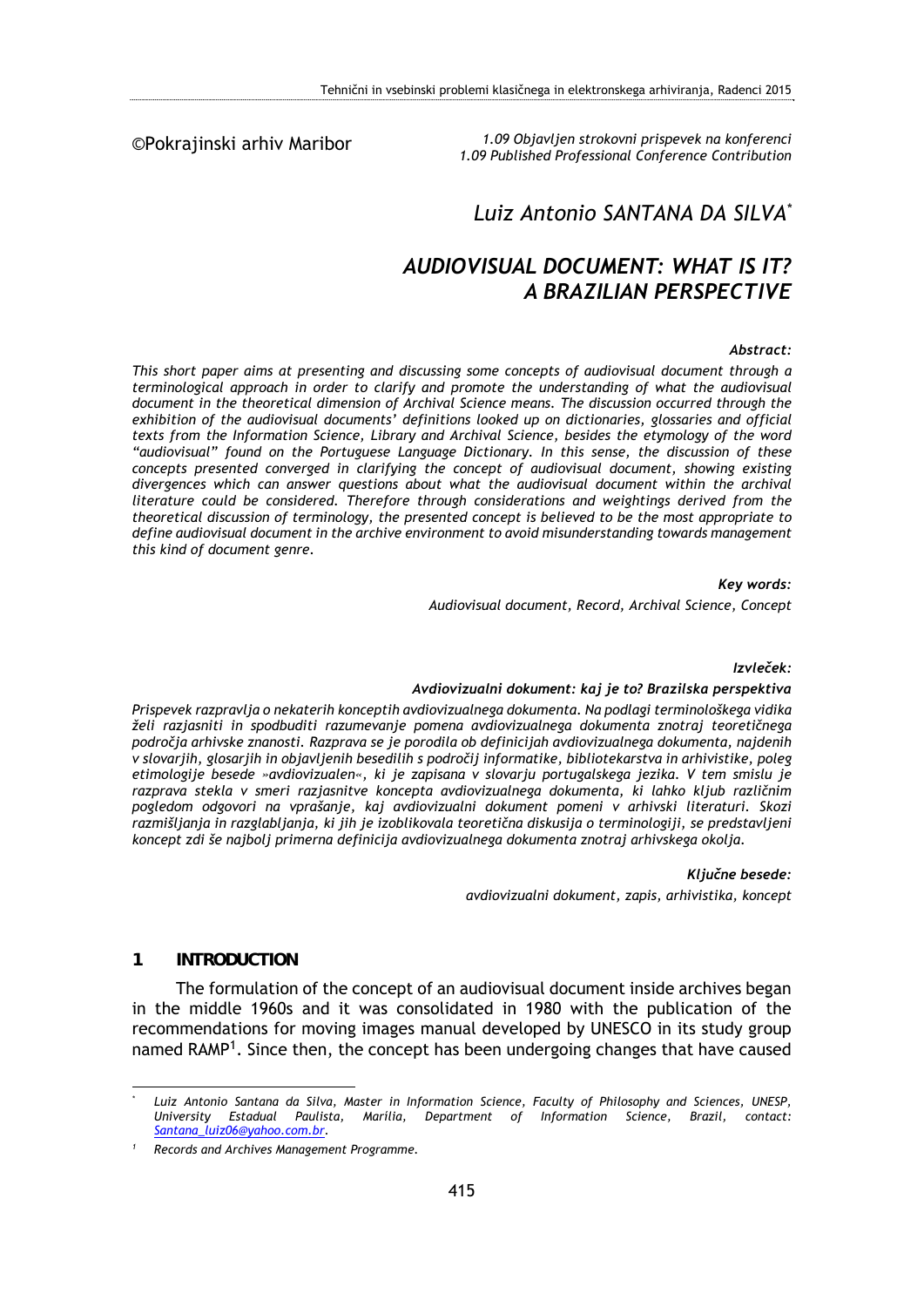several interpretations. As well, many definitions of this document genre (audiovisual) have emerged after the start of such studies involving audiovisual documents as archival documents. Among the diversity of definitions, many problems have arisen in relation to the true meaning of audiovisual document; other non-textual documents have been included in audiovisual genre and consequently some Brazilian custodial institutions, as well as the archival literature considered all documents containing mostly images as audiovisual documents. Based on these conceptual problems, we have taken up an interest in presenting the reasons for these problems in order to clarify what the audiovisual document actually is in Brazil, eliminating other non-textual documental genres that have been considered as audiovisual document.

As a methodological procedure, we have set a terminological analysis regarding the entry »audiovisual document« found in dictionaries and glossaries of Information Science, Library and Archival Science, along the etymological basis of the word »audiovisual« taken from a Portuguese Dictionary in order to guide the discussion, and afterwards, to give a clear and concise meaning of audiovisual document.

From the divergence of concepts, taking into regard the etymology of audiovisual, we can identify and demystify this document genre, showing what the audiovisual document is in the archival environment, defining its specificities in order to cut out the persisting doubts permeating the archival theory, bringing about great confusion. Thus, the audiovisual document has its own characteristics, such as the combination of sound and image at the same time, which distinguishes it from other documents that contain images or sounds singly. The explanation of this concept is essential because it bases the archivist or a responsible professional work in dealing with audiovisual documents at the time of appropriate dealing and archival organization aimed at these archival documents, regardless their life cycle. Moreover, the correct understanding provides basis for adjusting archival methodologies organization both for document physical and digital, as well as formulating new ways of organization.

## **2 CONCEPTUAL APPROACH**

Setting or reshaping a concept is establishing limits to support theoretical approaches regarding a particular subject, in other words, defining the concept of audiovisual document aiming at theoretically discussing it in archival science. Therefore, the discussion begins with a survey of the audiovisual term in a primary and basic way, but consistent, consulting the Portuguese Language Dictionary in order to investigative it etymologically. Thus, *»audiovisual: 1 which is designed or intended to stimulate the senses of hearing and vision simultaneously (it is said of any communication, message, resource, material etc.). 2 that uses sound and image in the transmission of messages (it is said communication medium) (Houaiss, 2001, pp. 343).«*

Basing the discussion and defining the definition of the audiovisual term becomes appropriate and consistent according to the origin of the word, that is relative or belonging to both hearing and vision in order to communicate, inform, and register. In this sense, materials or audiovisual documents, in general terms, have their basic language composed by sounds and images simultaneously in order to generate understanding of its content. In the case of archives, recorded information that will serve as proof of actions taken by an individual or an institution.

Therefore, basically any document, either archival document or not, containing audio and video simultaneously can be considered an audiovisual document. Thus, the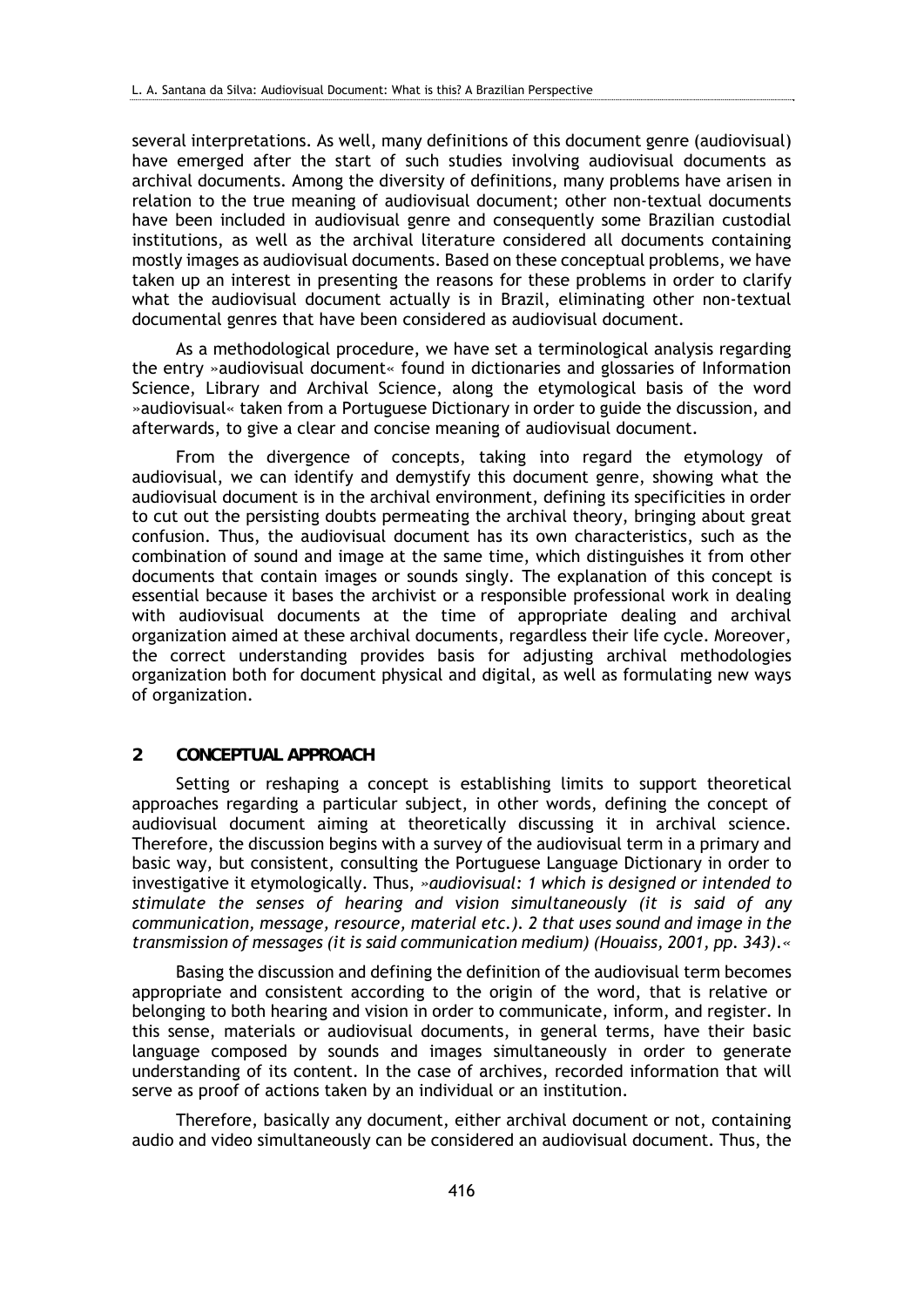silent film cannot be considered a film or an audiovisual document, but as a cine's  $document<sup>2</sup>$ , since it does not contain the basic characteristics of audiovisual language (image and sound simultaneously).

However, before etymological matters, the concept of the audiovisual document had been discussed in the universe of archives when they began strongly raiding institutions, as well as in document production of companies, because there was a need to understand this new document as well as how to deal with it. In trying to propose a definition that could answer questions and avoid indecision of the institutions about the concept of audiovisual document, the ICA in its Dictionary of Archival Terminology defines audiovisual documents as a »group of documents consisting in sounds reproductions recorded in any material.«

As stated above, the formulated concepts were numerous. They were composed by group of distant characteristics of the real meaning of audiovisual document. While the UNESCO defines as moving images those documents that are composed of picture or sound, the  $ICA<sup>3</sup>$  entirely excludes one of the basic characteristics, it means, images in the composition of the concept of audiovisual document. Accordingly, terminological problems were emerging in the theoretical dimension of Archival Science, including the Brazilian publications.

The Brazilian Dictionary of Archival Terminology classifies audiovisual documentation as »documentary genre composed by documents that contain images, fixed or moving, and sound recordings, such as films and tapes« (Arquivo Nacional, 2005, pp. 73). We can identify that there is comprehensiveness and lacking of consensus, because they consider sound recordings and fixed images as audiovisual documents, which makes the inclusion of any kind of document that contains image or sound in this definition.

In contrast, the definition found in the Dictionary of Archival Terminology (Camargo, 1996, pp. 27) says that audiovisual is a »documentary genre that uses as basic language the association of sound and image.« This definition is more concise than the previous one, because it establishes that the audiovisual document is one composed of audiovisual language that simultaneously contain image and sound, excluding other documents comprising images devoid of audio.

In the definition proposed by Cunha and Cavalcanti (2008, pp. 133) found in the Dictionary of Library and Archival Science, the audiovisual document is defined as the »document that reproduces fixed or moving images, as well as sound recordings in any medium, and that requires appropriate equipment to be displayed or executed; audiovisual work.« In addition to including audio documents, another question quite frequently is the status of »work« assigned to audiovisual documents, along the misunderstandings of the concept seem to block the appropriate archival processing of these documents.

<u>.</u>

*<sup>2</sup> Document genre integrated by documents containing moving images with or without sound, as film and tapes. Also named cinematographic document (Arquivo Nacional, 2005, pp. 76).* 

*<sup>3</sup> René-Bazin (1990, pp. 12). International Council on Archives. Definition established in 1984 and published in the Dictionary of Archival Terminology.*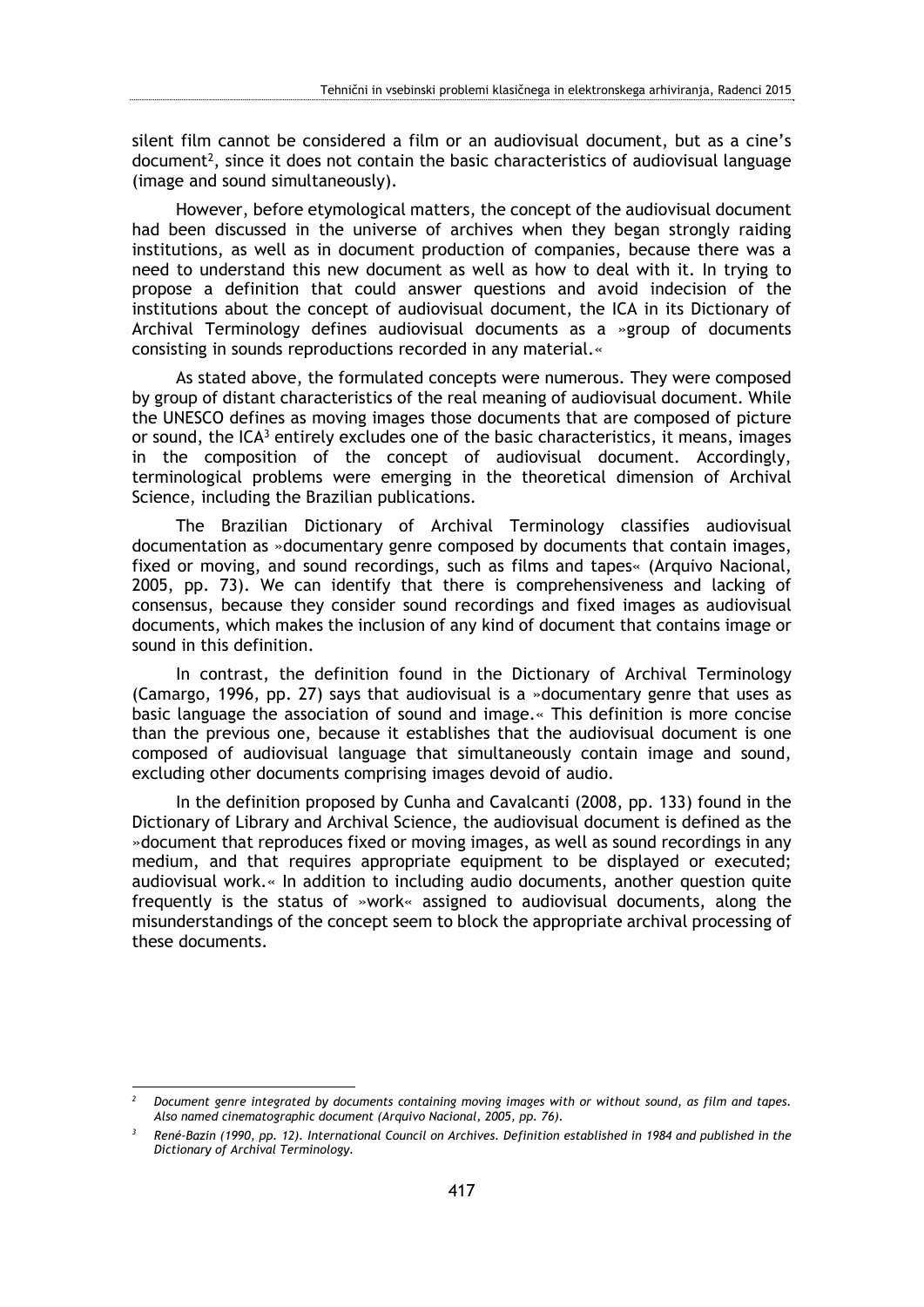### **3 CONCLUSION**

In summary, from a few concepts presented above, we can define the concept of the audiovisual document, eliminating of its corpus other document genres incorrectly included in the audiovisual category. Thus, audiovisual document is only one document with audiovisual language, that is, sound and image simultaneously to produce the sensation of a motion picture, independently from the medium (magnetic, optical or bytes) or format (VHS, U-matic, Beta-Cam, DVD, film, digital, etc.). On the other hand, audiovisual document is not a photographic document (there are images only), the document phonographic, sound or oral (there is sound only); iconographic document (there are only images produced by photographic technique or not), the film document (film mute) or other documents that contain images or sounds singly. Therefore, for the purpose of consolidation of the understanding of the concept, the audiovisual document, which must receive the same archival functions as used in textual documents, safeguarding their specific techniques, is understood as the genre that uses as basic language the association between sound and image, always moving.

### **SOURCES AND LITERATURE**

- Camargo, A, M, A; Bellotto, H, L (Coord.) (1996): *Dicionário de terminologia arquivística.* São Paulo: Associação dos Arquivistas Brasileiros, Núcleo Regional de São Paulo; Secretaria de Estado da Cultura. pp. 142.
- Cunha, M, B, da; Cavalcanti, C, R, O. (2008): *Dicionário de Biblioteconomia e Arquivologia.* Brasília, Briquet de Lemos Livros.
- Houaiss, A; Villar, M, S. (2001): *Dicionário Houaiss da Língua Portuguesa*. Rio de Janeiro, Objetvo.
- National Archive (Brazil) (2005): *Dicionário Brasileiro de Terminologia Arquivística*. Rio de Janeiro, Arquivo Nacional.
- René-Bazin, P. (1990): *La creación y la reunión de nuevos documentos de archivo*. XI Congreso Internacional de Archivos. Anuário Interamericano de Archivos, Paris, 1988, Ed. Centro Interamericano de Desarrollo de Archivos.

### **POVZETEK**

## *Luiz Antonio SANTANA DA SILVA\**

## **AVDIOVIZUALNI DOKUMENT: KAJ JE TO? BRAZILSKA PERSPEKTIVA**

Prepoznavanje avdiovizualnih dokumentov kot arhivskega gradiva je rezultat novega dokumentacijskega žanra in razvoja medijev, ki so se začeli uporabljati za snemanje informacij ter jih integrirati v enote zapisov. Zaradi njihovih skoraj resničnostnih značilnosti, ki jih omogoča avdiovizualen jezik, jih institucije in ljudje uporabljajo pri zapisovanju svojih aktivnosti.

Skozi raziskavo in teoretično diskusijo smo lahko objektivno pregledali tako vlogo avdiovizualnih dokumentov v arhivih kot tudi razvoj primernega ravnanja s temi zapisi. V nadaljevanju smo govorili o prvih vprašanjih, ki so jih postavljali glavni teoretiki na mednarodnih konferencah, tudi na XI. mednarodnem kongresu arhivov leta 1988, ki je

<sup>1</sup> *\* Mag. Luiz Antonio Santana da Silva, Fakulteta za filozofijo in znanosti, UNESP, Univerza Estadual Paulista, Marília, Oddelek za informatiko, Brazilija, kontakt: Santana\_luiz06@yahoo.com.br.*